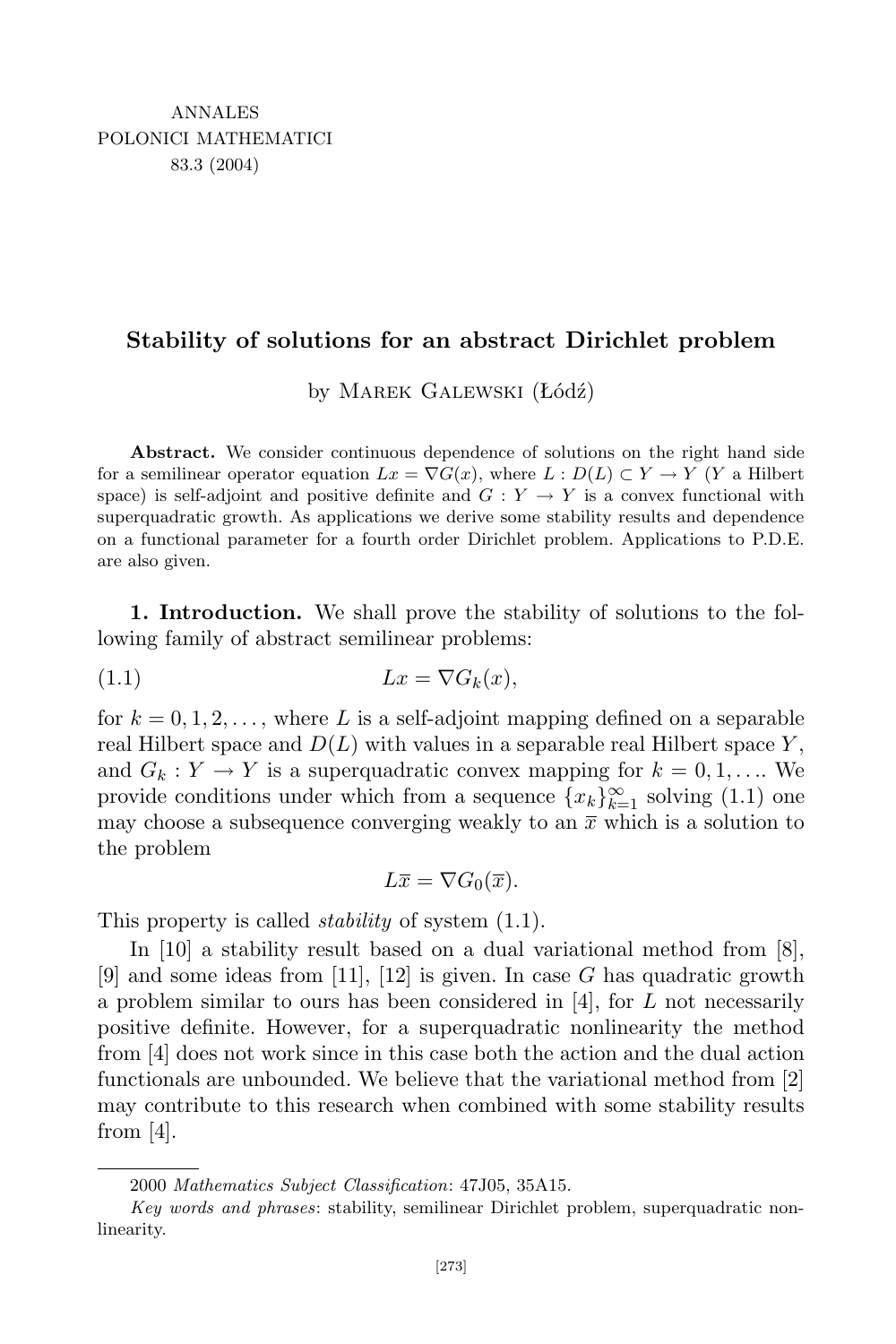Now we specify the assumptions under which we shall consider system (1.1).

(A1) *D(L)* is dense in *Y*;  $L : D(L) \rightarrow Y$  is a selfadjoint and positive definite linear operator, i.e. there exists a constant  $\alpha > 0$  such that for all  $x \in D(L)$ ,

$$
(1.2) \t\t \langle Lx, x \rangle \ge \alpha ||x||^2.
$$

Let  $L^{1/2}: D(L^{1/2}) \to Y$  denote the square root operator (see [5]). Then  $D(L^{1/2})$  is a Hilbert space, and  $L^{1/2}x \in D(L^{1/2})$  for any  $x \in D(L)$ .

(A2) For any  $k = 0, 1, \ldots, \nabla G_k : Y \to Y$  is a gradient mapping, its potential  $G_k : Y \to \mathbb{R}$  is lower semicontinuous and convex; for all sequences  $\{x_n\} \subset D(L)$  strongly convergent in *Y* the sequence  $\{\nabla G_k(x_n)\}\$ is weakly convergent; there exists  $c \geq 0$  such that  $|G_k(0)|$  $\leq c$  for all *k*;  $\nabla G_k(0) \neq 0$  for all *k*;  $\nabla G_k(x) \in D(L^{1/2})$  for any  $x \in D(L)$ ; there exist constants  $q \ge q_1 \ge 2$ ,  $a_k, a'_k > 0$ ,  $b_k, b'_k \ge 0$ such that for any  $x \in Y$ ,

$$
(1.3) \t\t ||\nabla G_k(x)|| \le a_k ||x||^{q-1} + b_k, \t G_k(x) \ge a'_k ||x||^{q_1} + b'_k,
$$

where the sequences  $\{a_k\}, \{a'_k\}, \{b_k\}, \{b'_k\}$  are bounded by a, a', b, b' respectively.

(A3)  $D(L^{1/2})$  is compactly imbedded in *Y*; for any sequence  $\{x_n\} \subset D(L)$ ,  $\lim_{n \to \infty} ||x_n - \overline{x}||_{D(L^{1/2})} = 0$  iff  $\lim_{n \to \infty} ||L^{1/2}x_n - L^{1/2}\overline{x}||_Y = 0.$ 

Equation (1.1) is the Euler–Lagrange equation for the action functional  $J_k: D(L^{1/2}) \to \mathbb{R}$  given by

$$
J_k(x) = \frac{1}{2} \langle L^{1/2} x, L^{1/2} x \rangle - G_k(x).
$$

Now we cite conditions ensuring the solvability of system (1.1). Let  $m_k > 0$  satisfy

(1.4) 
$$
||L^{-1}||(a_k m_k^{q-1} + b_k) \le m_k.
$$

 $(A4)$  The sequence  $m_k$  does not converge to 0.

For each *k* we put

$$
\widetilde{X}_k = \{ v \in D(L) : ||v||_Y \le m_k \}.
$$

We shall further restrict the sets  $X_k$  in order to apply the duality results from [2]. Let  $X^k$  be a subset of  $\tilde{X}_k$  such that for each  $x \in X^k$ ,

 $L\tilde{x} = \nabla G_k(x)$  implies  $\tilde{x} \in X^k$ .

Putting  $X^k = \widetilde{X}_k$  we observe that for each  $k$  there exists a nonempty set  $X^k$ .

The following corollary easily follows from the main theorem in [2].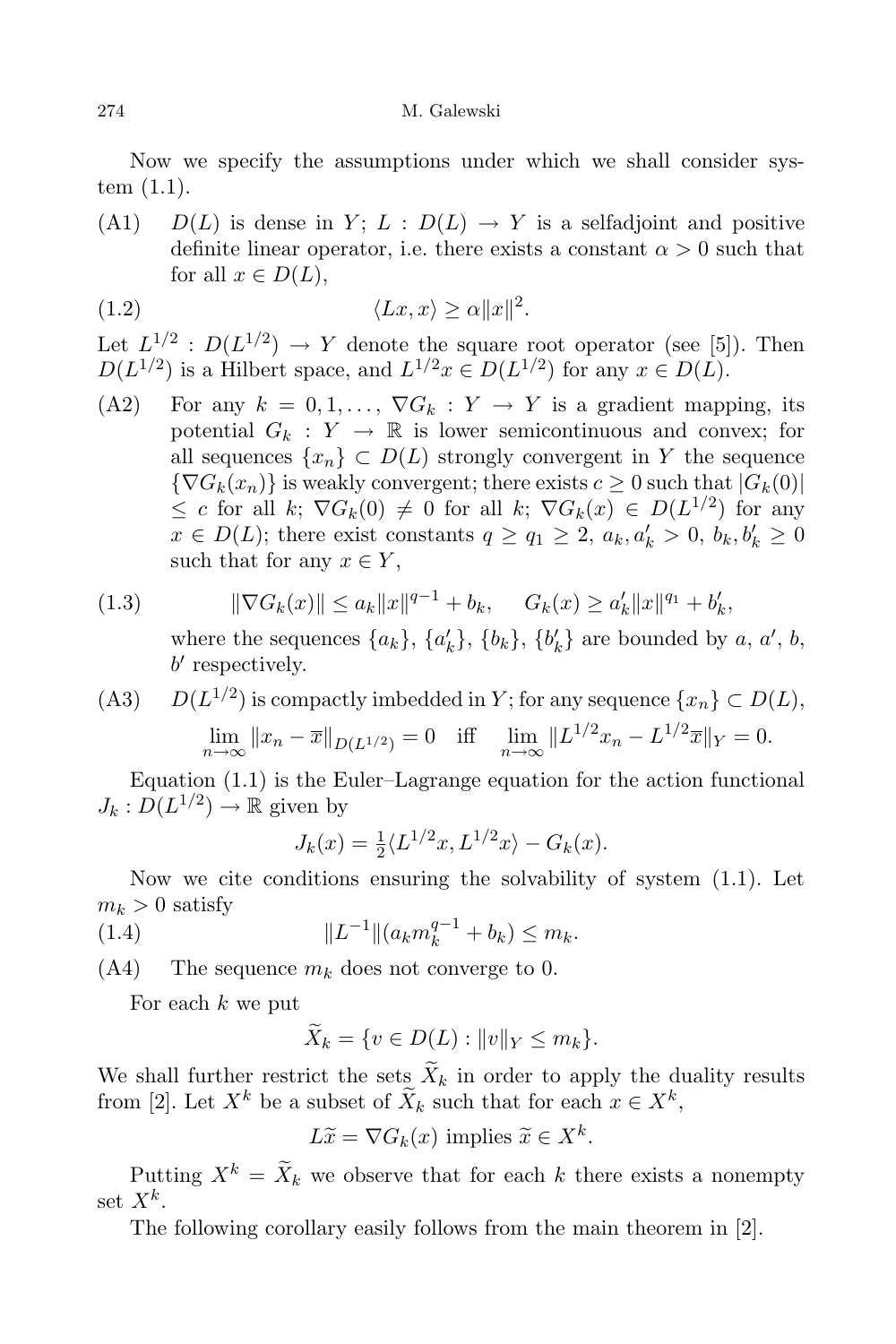Corollary 1.1. *Assume* (A1)*–*(A3)*. Then for each k there exists an*  $x_k \in X^k$  *such that* 

$$
Lx_k = \nabla G_k(x_k).
$$

**2. Stability result.** This section contains the main result of the paper which provides conditions under which the family of problems (1.1) is stable.

THEOREM 2.1. *Assume*  $(A1)–(A3)$  *and that for any*  $x \in Y$  *there is a subsequence k<sup>i</sup> such that*

$$
\lim_{i \to \infty} \nabla G_{k_i}(x) = \nabla G_0(x)
$$

*weakly in Y*. Then there exists a sequence  $\{x_k\}_{k=1}^{\infty}$  *of solutions to* (1.1) *and*  $\overline{x} \in D(L)$  *such that* 

$$
\lim_{k \to \infty} x_k = \overline{x} \quad weakly in D(L^{1/2}), strongly in Y.
$$

*Moreover*

$$
L\overline{x} = \nabla G_0(\overline{x}).
$$

*Proof.* From Corollary 1.1 it follows that for each *k* there exists  $x_k \in$  $D(L)$  such that  $Lx_k = \nabla G_k(x_k)$ . For  $b > 0$  we define

 $S_b = \{x \in X_k : J_k(x) \leq b, k = 1, 2, \ldots\}.$ 

Due to (A2) this set is nonempty for sufficiently large *b*. Indeed, for any  $\widetilde{x} \in \widetilde{X}_k$  and corresponding  $x \in X_k$ , and for some constant  $\gamma$ ,

$$
\gamma ||L^{1/2}\widetilde{x}|| \leq \gamma ||\nabla G_k(x)|| \, ||\widetilde{x}|| \leq \gamma (a_k ||x||^{q-1} + b_k) ||\widetilde{x}|| \leq \gamma (a m_k^{q-1} + b_k) m_k.
$$

This estimate combined with the growth conditions on *G<sup>k</sup>* leads to the conclusion. By construction it follows that  $S_b$  is weakly compact in  $D(L^{1/2})$ .

We show that  $G_k$  and  $\nabla G_k$  are uniformly bounded on  $S_b$ . Indeed, from (1.3) and (A2) it follows that

$$
G_k(x) \le \langle \nabla G_k(x), x \rangle + G_k(0) \le ||\nabla G_k(x)|| ||x|| + G_k(0) \le a_k ||x||^q + b_k ||x|| + G_k(0) \le a||x||^q + b||x|| + C.
$$

By the above and by (A3) there exists a constant  $\gamma$  such that  $G_k(x) \leq \gamma$  for any  $x \in S_b$ . A similar reasoning applies to  $\nabla G_k$ .

We choose from  $\{x_k\}_{k=1}^{\infty}$  a subsequence weakly converging in  $D(L^{1/2})$ which we denote again by  ${x_k}_{k=1}^{\infty}$ . This sequence now converges strongly in *Y* to  $\bar{x}$  by (A3). Let  $\{k_i\}$  be a subsequence such that  $\lim_{i\to\infty} \nabla G_{k_i}(\bar{x})$  $\nabla G_0(\overline{x})$  weakly. We denote all the resulting subsequences by the subscript *k* for simplicity.

We will now prove that

$$
L\overline{x} = \nabla G_0(\overline{x}).
$$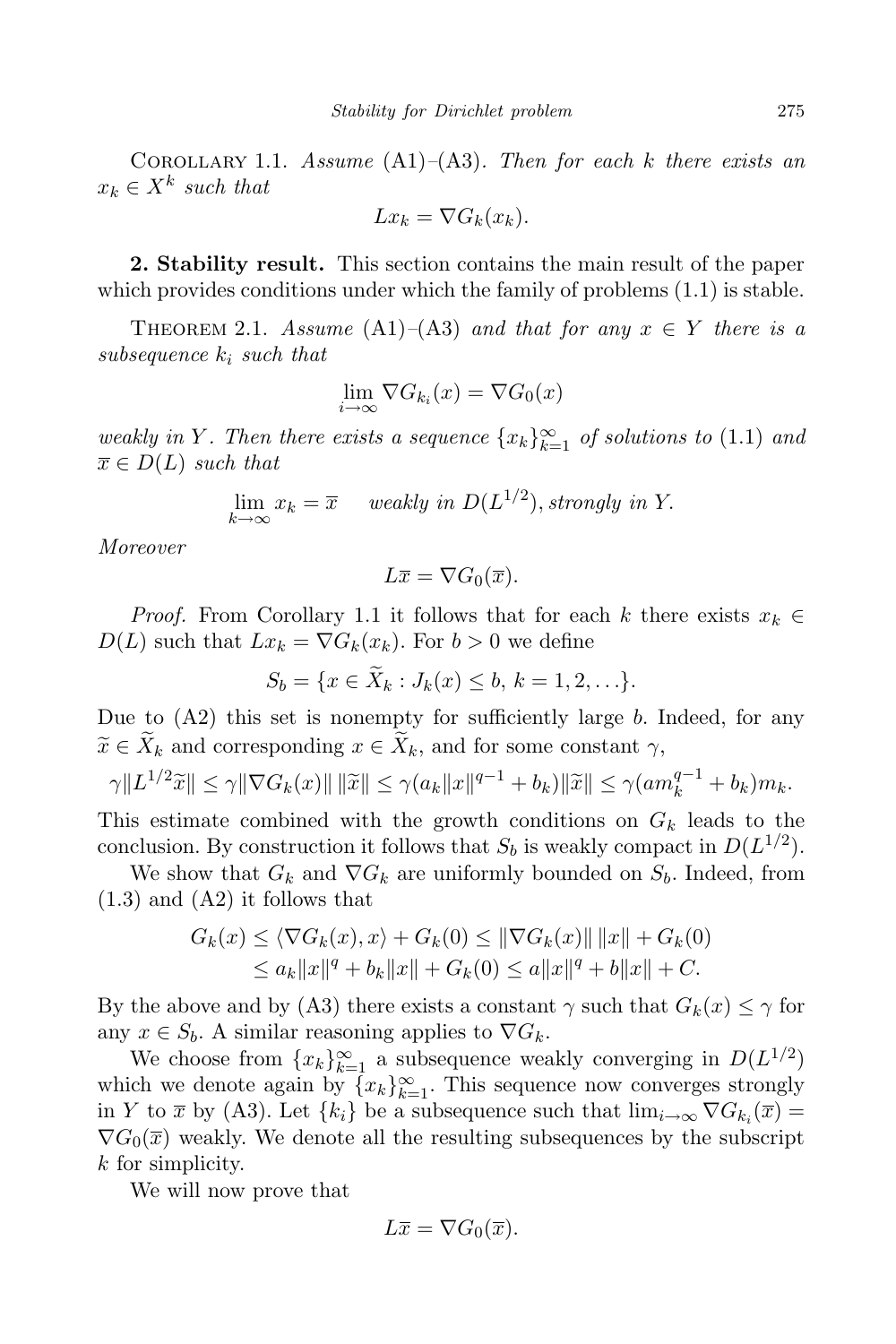276 M. Galewski

By convexity of  $G_k$  we get for any  $x \in Y$ ,

$$
\langle \nabla G_k(x_k) - \nabla G_k(x), x_k - x \rangle \ge 0.
$$

Hence

$$
\langle Lx_k + (\nabla G_0(x) - \nabla G_k(x)) - \nabla G_0(x), x_k - x \rangle \ge 0.
$$

Since  $x_k \to \overline{x}$  strongly in *Y* and  $\nabla G_k(x) \to \nabla G_0(x)$  weakly we easily get

$$
\langle (\nabla G_0(x) - \nabla G_k(x)) - \nabla G_0(x), x_k - x \rangle \to 0.
$$

Moreover  $\langle Lx_k, -x \rangle \rightarrow \langle L\overline{x}, -x \rangle$  since *L* is selfadjoint. It remains to prove that

$$
\langle Lx_k, x_k \rangle \to \langle L\overline{x}, \overline{x} \rangle.
$$

Let *F* be the spectral measure defined by *L*. We put

$$
P^+ = \int_{\alpha/2}^{\infty} 1 \, dF(\lambda).
$$

Then  $P^+$  commutes with *L*. Using the inclusion  $P^+D(L) \subset D(L)$  and since the operator  $P^+L^{-1/2}$  is compact we get

$$
\langle Lx_k, x_k \rangle = \langle LP^+x_k, P^+x_k \rangle = \langle P^+Lx_k, P^+x_k \rangle
$$
  
= 
$$
\langle P^+L^{-1/2}p_k, P^+L^{-1/2}p_k \rangle \longrightarrow \langle P^+L^{-1/2}\overline{p}, P^+L^{-1/2}\overline{p} \rangle = \langle L\overline{x}, \overline{x} \rangle.
$$

Hence

(2.1) 
$$
\langle L\overline{x} - \nabla G_0(x), \overline{x} - x \rangle \ge 0
$$

for any  $x \in D(L)$ .

Now we apply Minty's trick, i.e. we consider the points  $\overline{x} + tx$ , where  $x \in D(L)$  and  $t > 0$ . By the above inequality we obtain

 $\langle L\overline{x} - \nabla G_0(\overline{x} + tx), x \rangle \leq 0.$ 

Since the function

 $[-1, 1] \ni t \mapsto G_0(\overline{x} + tx) \in \mathbb{R}$ 

is convex it follows that its derivative

 $[-1, 1] \ni t \mapsto \langle \nabla G_0(\overline{x} + tx), x \rangle \in \mathbb{R}$ 

is continuous at any point  $t \in [-1, 1]$ . Hence

$$
0 \ge \lim_{t \to 0} \langle L\overline{x} - \nabla G_0(\overline{x} + tx), x \rangle = \langle L\overline{x} - \nabla G_0(\overline{x}), x \rangle
$$

for any  $x \in D(L)$ . Since  $D(L)$  is dense in *Y*, this means that

 $\langle L\overline{x} - \nabla G_0(\overline{x}), x \rangle \leq 0.$ 

By the above and (2.1) we get  $L\bar{x} = \nabla G_0(\bar{x})$ .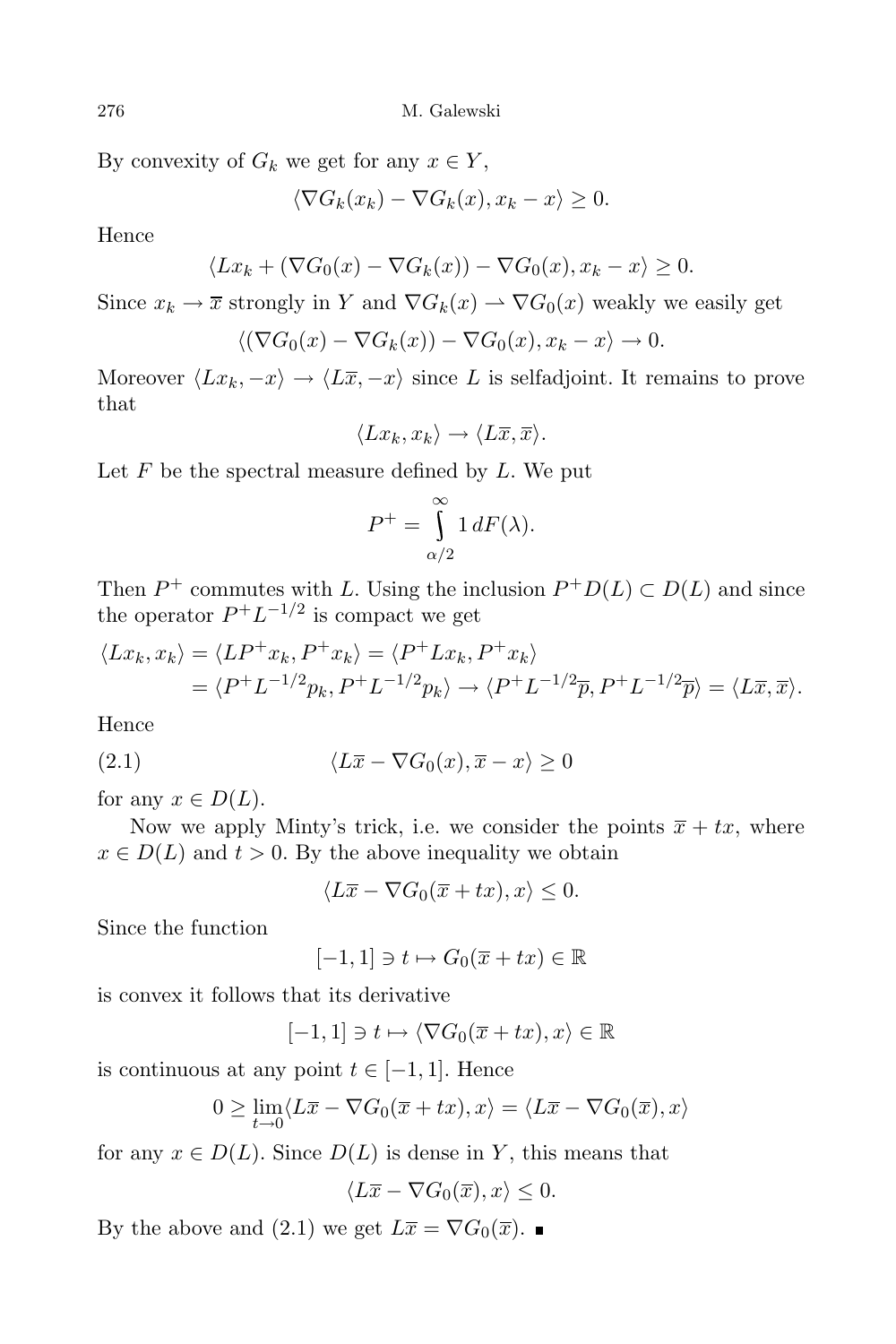REMARK 1. Reasoning similarly to the last part of the proof of the main theorem of [4] we may prove that

$$
J(\overline{x}) = \inf_{x \in X^0} J(x) = \inf_{p \in X^{d,0}} J_D(p) = J_D(\overline{p}),
$$

where  $J_D: D(L^{1/2}) \to \mathbb{R}$  is defined by  $J_D(p) = G^*(L^{1/2}) - \frac{1}{2}$  $\frac{1}{2}\langle p,p\rangle$  (cf. [2]),  $G^*$  denotes the Fenchel–Young dual of the convex functional  $G$  (see [1]) and  $X^{d,0} = L^{1/2}(X^0).$ 

**3. Applications.** The above results are of use when considering superlinear Dirichlet problems. They also apply when *G<sup>k</sup>* are sublinear although in that case the assumptions on *L* are too restrictive. In this section we give applications to some concrete problems. We assume throughout that (A4) holds and we shall check each time that  $(A1)–(A3)$  are satisfied.

**3.1.** *Stability for a fourth order Dirichlet problem.* As an example we consider the following Dirichlet problem, for  $k \in \mathbb{N}$ :

(3.1) 
$$
\frac{d^4}{dt^4}x - \frac{d^2}{dt^2}x + x = \nabla G_k(t, x),
$$

$$
x(0) = x(\pi) = \dot{x}(0) = \dot{x}(\pi) = 0,
$$

where

 $( A5)$   $\nabla G_k : [0, \pi] \times \mathbb{R} \to \mathbb{R}, G_k : [0, \pi] \times \mathbb{R} \to \mathbb{R}$  is a Carathéodory function,  $G_k$  is convex with respect to the second variable;  $\nabla G_k(t,0) \neq 0$  and there exists a constant *c* such that  $|G_k(t,0)| \leq c$  for all *k* and for a.e. *t*; there exist constants  $q \ge q_1 \ge 2$ ,  $a_k, a'_k > 0$  and functions  $b_k \in L^1([0,\pi],\mathbb{R}^+), b'_k \in L^1([0,\pi],\mathbb{R})$  for  $k = 0,1,2,...$  such that for any  $x \in \mathbb{R}$  and for a.e.  $t \in [0, \pi]$ ,

$$
\|\nabla G_k(t,x)\| \le a_k |x|^{q-1} + b_k(t), \quad G_k(t,x) \ge a'_k |x|^{q_1} + b'_k(t),
$$

where the sequences  $\{a_k\}$ ,  $\{a'_k\}$  and the functions  $b_k$ ,  $b'_k$  for  $k =$  $0, 1, 2, \ldots$  are bounded by  $a, a', b, b'$  respectively.

Hence  $Lx = \frac{d^4}{dt^4}x - \frac{d^2}{dt^2}x + x$  for  $x \in H_0^2(0, \pi) \cap H^4(0, \pi)$ . The operator *L* satisfies assumption  $(A1)$  and due to the Poincaré inequality also  $(A3)$  holds. Here  $Y = L^2(0, \pi)$ . We observe that since  $x \in H_0^2(0, \pi) \cap H_0^4(0, \pi)$  the growth conditions are valid without assuming that  $x \in L<sup>q</sup>(0, \pi)$ . This follows since each *x* is actually absolutely continuous. But in contrast to the quadratic case it does not follow by the Krasnosel'skiĭ theorem [3] that  $\nabla G_k(\cdot, x(\cdot))$  is demicontinuous as required by (A2). Thus an additional assumption has to be made.

The announced theorem reads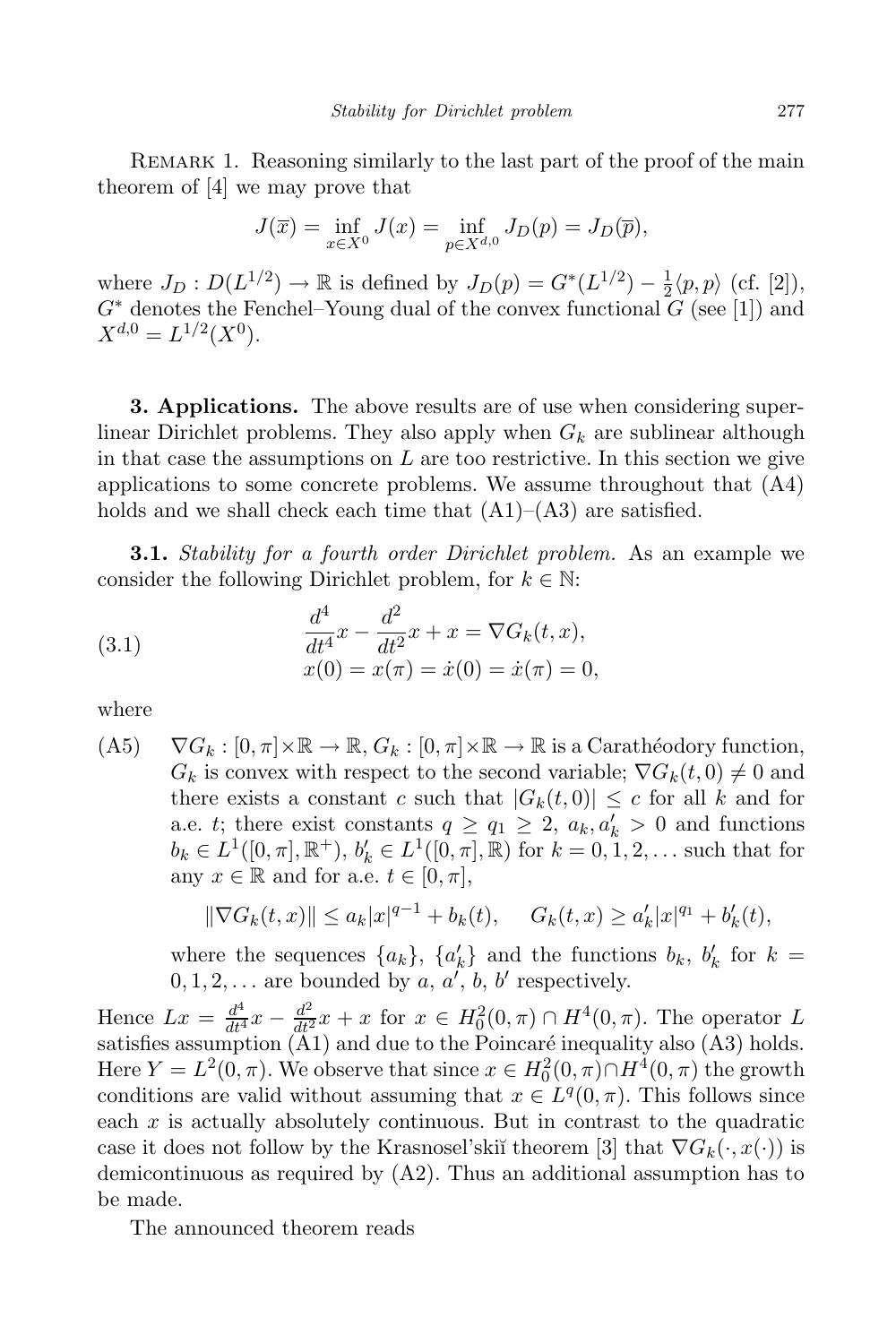Theorem 3.1. *Assume* (A5) *and that for each x there exists a subsequence k<sup>i</sup> such that*

$$
\nabla G_{k_i}(\cdot, x(\cdot)) \rightharpoonup \nabla G_0(\cdot, x(\cdot)) \quad \text{ as } i \to \infty
$$

*weakly in Y* , *and moreover* , *for all k and for all sequences x<sup>n</sup> strongly convergent in Y* ,

$$
\nabla G_k(\cdot, x_n(\cdot)) \rightharpoonup \nabla G_k(\cdot, x(\cdot)) \quad \text{ as } n \to \infty
$$

*weakly* in *Y*. Then for each  $k \in \mathbb{N}$  there exists a solution  $x_k$  to problem (3.1) *and there exists*  $\overline{x} \in D(L)$  *such that* 

$$
\lim_{k \to \infty} x_k = \overline{x} \quad strongly \ in \ Y.
$$

*Moerover*

$$
\frac{d^4}{dt^4}\overline{x}(t) - \frac{d^2}{dt^2}\overline{x}(t) + \overline{x}(t) = \nabla G_0(t, \overline{x}(t)).
$$

**3.2.** *Dependence on parameters.* We now consider a similar problem but we concentrate on continuous dependence on parameters. Consider the Dirichlet problem

(3.2) 
$$
\frac{d^4}{dt^2}x(t) - \frac{d^2}{dt^2}x(t) + x(t) = \nabla G(t, x(t), u(t)),
$$

$$
x(0) = x(\pi) = \dot{x}(0) = \dot{x}(\pi) = 0,
$$

where  $u : [0, \pi] \to \mathbb{R}^m$  is a functional parameter from the set

 $L_M = \{u : [0, \pi] \to \mathbb{R}^m : u \text{ is measurable}, u(t) \in M \text{ a.e.}\}$ 

and  $M \text{ }\subset \mathbb{R}^m$  is a given bounded set. Again  $Lx = \frac{d^4}{dt^4}x - \frac{d^2}{dt^2}x + x$  for  $x \in H_0^2(0, \pi) \cap H^4(0, \pi)$ . As before we assume

(A6)  $\nabla G : [0, \pi] \times \mathbb{R} \times \mathbb{R}^m \to \mathbb{R}, G : [0, \pi] \times \mathbb{R} \times \mathbb{R}^m \to \mathbb{R}$  is a Carathéodory function, *G* is continuously differentiable and convex with respect to the second variable and there exist constants  $q \ge q_1 \ge 2$ ,  $a_1, a'_1 > 0$ and functions  $b_1 \in L^1([0, \pi], \mathbb{R}^+), b'_1 \in L^1([0, \pi], \mathbb{R})$  such that for any  $x \in \mathbb{R}, u \in M$  and a.e.  $t \in [0, \pi],$ 

$$
(3.3) \qquad \|\nabla G(t, x, u)\| \le a_1 |x|^{q-1} + b_1(t), \qquad G(t, x, u) \ge a_1' |x|^{q_1} + b_1'(t).
$$

We have the following direct consequence of Theorem 2.1.

THEOREM 3.2. *Assume that* (A6) *holds* and *that*  $\{u_k\}_{k=1}^{\infty}$ ,  $u_k \in L_M$ , *is a sequence such that*  $u_k \to \overline{u}$  *in Y*. *Moreover*, *assume that for all sequences x<sup>n</sup> strongly convergent in Y* ,

$$
\nabla G(\cdot, x_n(\cdot), u_k(\cdot)) \rightharpoonup \nabla G(\cdot, x(\cdot), u_k(\cdot)) \quad \text{as } n \to \infty
$$

*weakly* in *Y for any*  $u_k \in L_M$ . Then *for each*  $k \in \mathbb{N}$  *there exists a solution*  $x_k$  *to* problem (3.2) and  $\overline{x} \in D(L)$  *such that* 

$$
\lim_{k \to \infty} x_k = \overline{x} \quad strongly \ in \ Y.
$$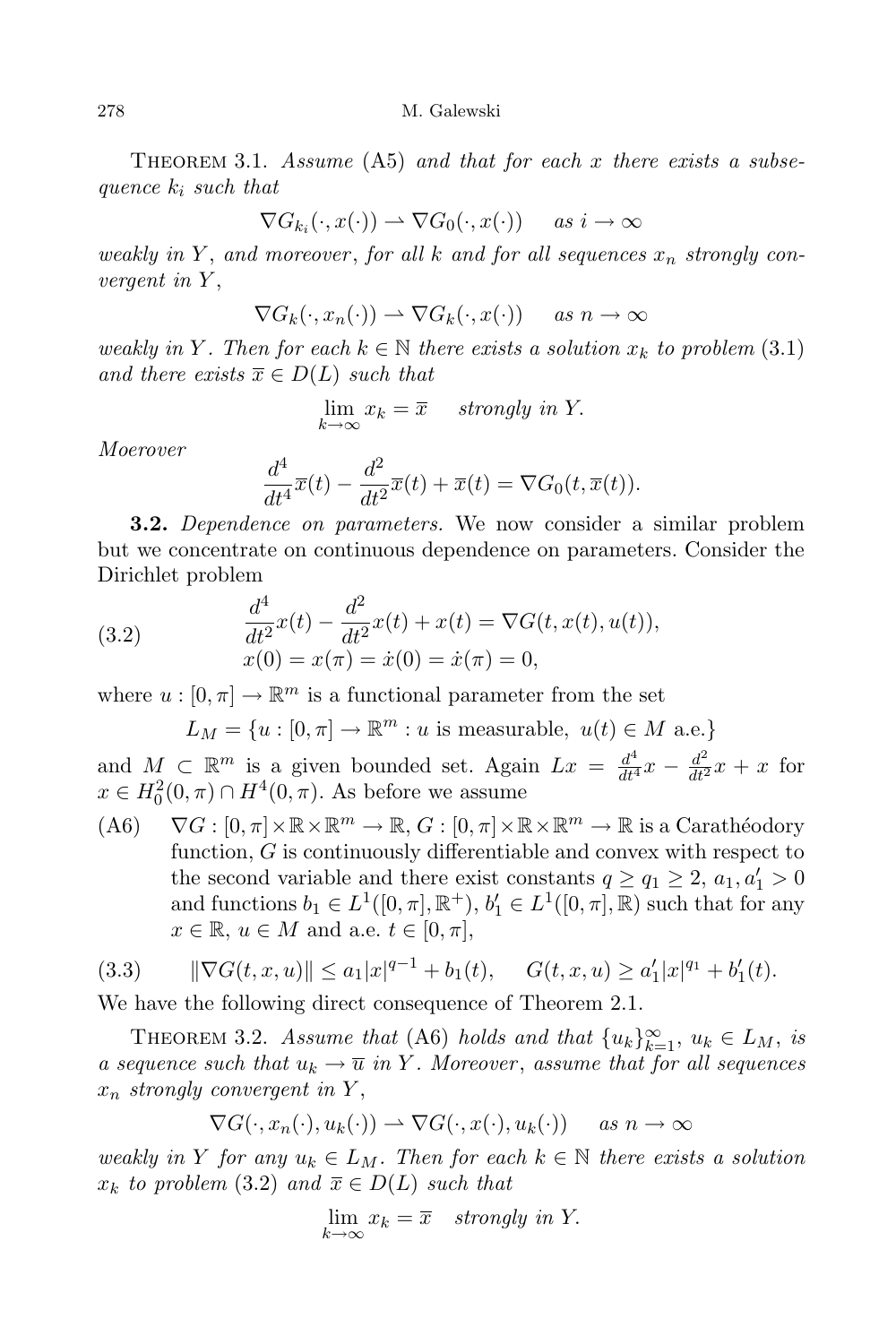*Moreover*

$$
\frac{d^4}{dt^4}\overline{x}(t) - \frac{d^2}{dt^2}\overline{x}(t) + \overline{x}(t) = \nabla G(t, \overline{x}(t), \overline{u}(t)).
$$

*Proof.* By (3.3) and by the generalization of the Krasnosel'ski<sup>†</sup> Theorem [3], it follows that for all  $x \in Y$  we have

$$
\nabla G(\cdot, x(\cdot), u_n(\cdot)) \to \nabla G(\cdot, x(\cdot), \overline{u}(\cdot)) \quad \text{ as } n \to \infty
$$

weakly in *Y*. Hence Theorem 2.1 applies with  $G_k(\cdot, x(\cdot)) = G(\cdot, x(\cdot), u_k(\cdot))$ .

**3.3.** *Applications to P.D.E..* The method we have just developed also has applications to partial differential equations of second order and of higher orders. But the differential operator must be linear while the nonlinearity is superquadratic.

Namely we consider the following problem:

(3.4) 
$$
\Delta x(y) = \nabla G_k(y, x(y)),
$$

$$
x|_{\partial \Omega} = 0.
$$

(A7)  $\Omega$  is a region in  $\mathbb{R}^n$  having a regular boundary;  $\nabla G_k : \Omega \times \mathbb{R} \to \mathbb{R}$ ,  $G_k$  :  $\Omega \times \mathbb{R} \to \mathbb{R}$  is a Carathéodory function,  $G_k$  is convex with respect to the second variable;  $\nabla G_k(y,0) \neq 0$  and there exists a constant *c* such that  $|G_k(y,0)| \leq c$  for all *k* and for a.e. *y*; there exist constants  $q \geq q_1 \geq 2$ ,  $a_k, a'_k > 0$  and functions  $b_k \in L^1(\Omega, \mathbb{R})$ ,  $b'_k \in L^1(\Omega, \mathbb{R})$  for  $k = 0, 1, 2, \ldots$  such that for any  $x \in \mathbb{R}$  and a.e. *t ∈ Ω*,

$$
\|\nabla G_k(y,x)\| \le a_k |x|^{q-1} + b_k, \quad G_k(y,x) \ge a'_k |x|^{q_1} + b'_k,
$$

where the sequences  $\{a_k\}$ ,  $\{a'_k\}$  and the functions  $b_k$ ,  $b'_k$  are bounded by  $a, a', b, b'$  respectively.

Here  $Y = L^2(\Omega, \mathbb{R})$ . Again we must assume that  $\nabla G_k(\cdot, x(\cdot))$  is demicontinuous. By Theorem 2.1 we obtain

THEOREM 3.3. *Assume* (A7) and that for any  $x \in Y$  there exists a sub*sequence k<sup>i</sup> such that*

$$
\nabla G_{k_i}(\cdot, x(\cdot)) \rightharpoonup \nabla G_0(\cdot, x(\cdot)) \quad \text{ as } i \to \infty
$$

*weakly in*  $Y$ , *and moreover*, *for all sequences*  $x_n$  *strongly convergent in*  $Y$ ,

$$
\nabla G_k(\cdot, x_n(\cdot)) \rightharpoonup \nabla G_k(\cdot, x(\cdot)) \quad \text{ as } n \to \infty
$$

*weakly* in *Y*. Then for each  $k \in \mathbb{N}$  there exists a solution  $x_k$  to problem (3.4)  $and \bar{x} \in D(L)$  *such that* 

$$
\lim_{k \to \infty} x_k = \overline{x} \quad strongly \ in \ Y.
$$

*Moreover*

$$
\Delta \overline{x}(y) = \nabla G_0(y, \overline{x}(y)).
$$